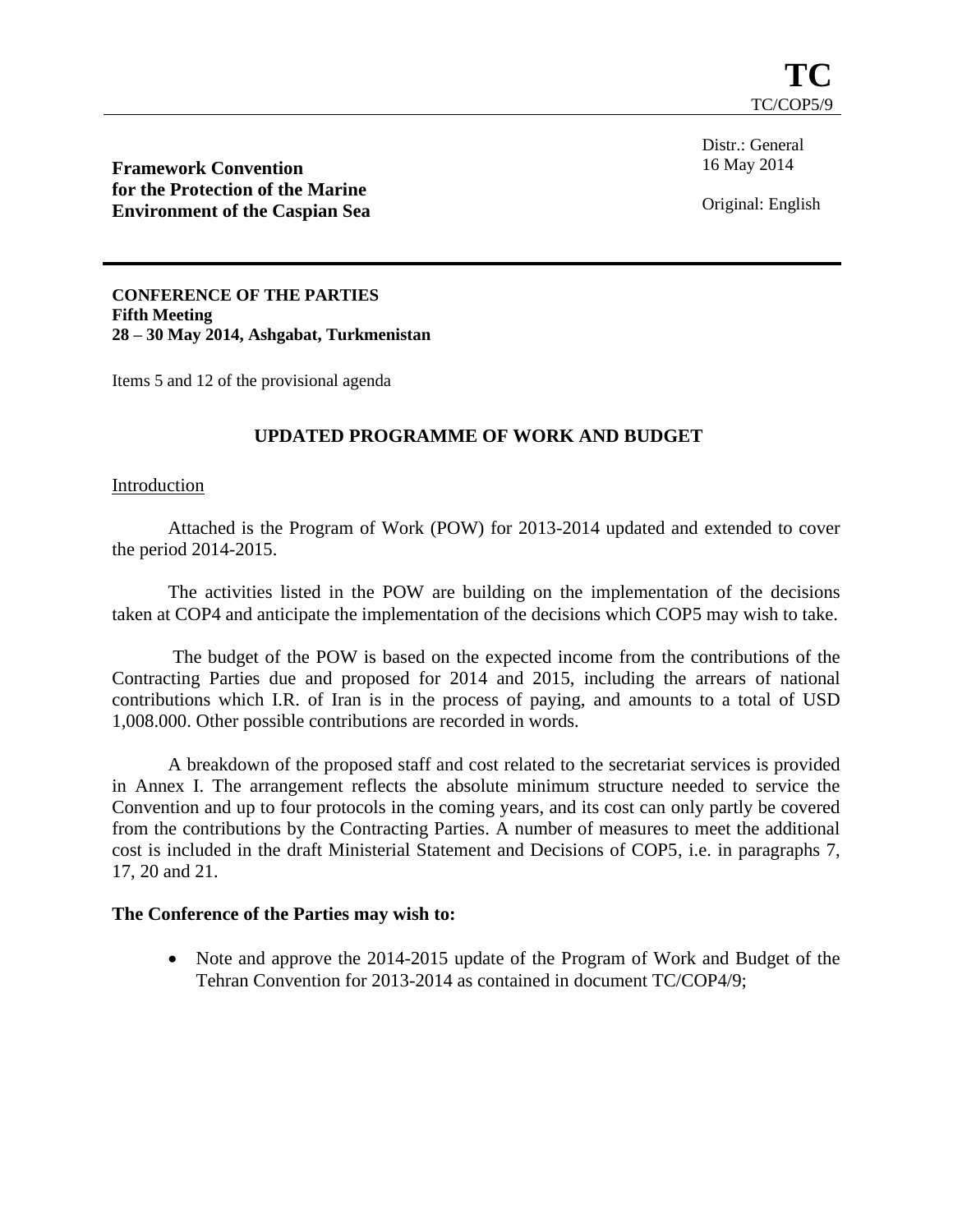1 January 2014 – 31 December 2015

| $N_2$ | <b>Timeframe</b>        | <b>Description of activity</b>                 | <b>Expected outputs</b>                                     | Implementation   | <b>Budget (US\$)</b><br>(indicative) |
|-------|-------------------------|------------------------------------------------|-------------------------------------------------------------|------------------|--------------------------------------|
|       |                         |                                                |                                                             |                  |                                      |
| 1.    | Jan. 2014-<br>Dec. 2015 | Support to the established<br>network of NCLOs | Operational network of NCLOs<br>facilitating implementation | Governments with | 180,000 (including                   |
|       |                         |                                                | <b>Convention and Protocols</b>                             | support TCIS     | arrear payments<br>NCLO Iran)        |
| 2.    | Jan. 2014-              | Finalization of                                | Convention Secretariat located in                           | Governments with |                                      |
|       | Dec. 2015               | administrative and financial                   | Baku                                                        | support          |                                      |
|       |                         | arrangements for the                           | Host country agreement signed and                           | <b>UNEP/TCIS</b> |                                      |
|       |                         | <b>Convention and Protocols</b>                | under implementation                                        |                  |                                      |
|       |                         |                                                | Trust Fund with agreed terms of                             | idem             | 690,000 (breakdown                   |
|       |                         |                                                | reference in place                                          |                  | in Annex I)                          |
|       |                         |                                                | Head Secretariat/Executive Secretary<br>nominated           | <b>UNEP</b>      |                                      |
|       |                         |                                                | Secretariat staff under recruitment                         | Governments      |                                      |
|       |                         |                                                | <b>Contributions by Contracting Parties</b>                 |                  |                                      |
|       |                         |                                                | to Convention budget secured                                |                  |                                      |
| 3.    | Jan. 2014-              | <b>Implementation of National</b>              | NCAPs under implementation                                  | Governments-with |                                      |
|       | Dec. 2015               | <b>Convention Action Plans</b>                 | National reports available on web-                          | support TCIS and |                                      |
|       |                         |                                                | based CEIC                                                  | Grid Arendal     |                                      |
|       |                         |                                                | Synthesis report prepared and                               | <b>TCIS</b>      | 15,000                               |

<sup>&</sup>lt;sup>1</sup> The budget of the POW reflects the resources required for the implementation of the activities contained therein. It does not include costs related to administrative overhead claims.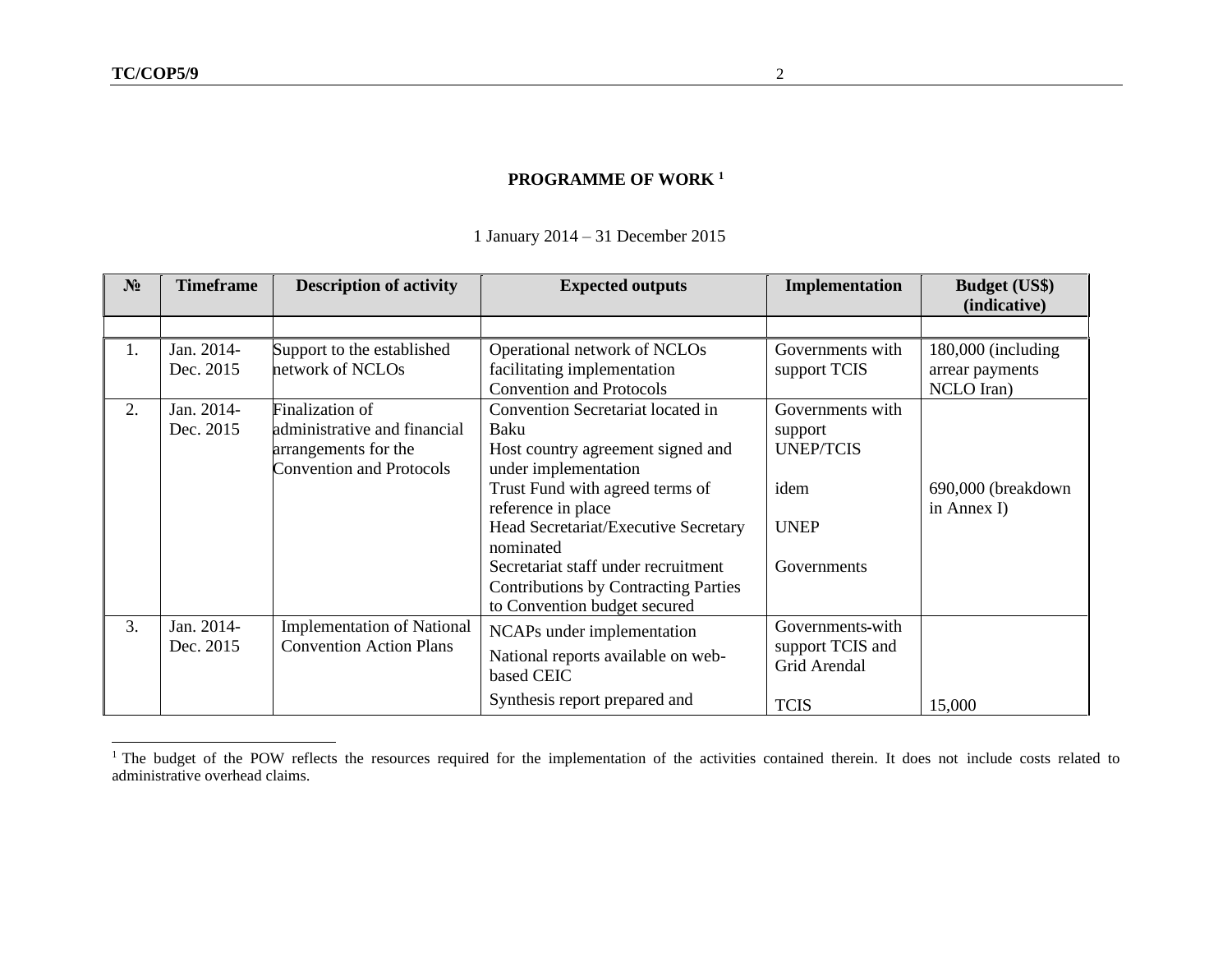| N <sub>2</sub>   | <b>Timeframe</b>           | <b>Description of activity</b>                                            | <b>Expected outputs</b>                                                                                                                                                                                                                                                                                                     | Implementation                                                         | <b>Budget (US\$)</b><br>(indicative)                                |
|------------------|----------------------------|---------------------------------------------------------------------------|-----------------------------------------------------------------------------------------------------------------------------------------------------------------------------------------------------------------------------------------------------------------------------------------------------------------------------|------------------------------------------------------------------------|---------------------------------------------------------------------|
| $\overline{4}$ . | Jan. $2014 -$<br>Dec. 2015 | Ratification and<br>implementation of Aktau<br>Protocol                   | submitted to COP6<br>Meeting on Caspian Day 2014 in<br>Aktau to<br>Celebrate entry into force of<br>the Aktau Protocol<br>Review regional contingency<br>plan<br>engage private sector<br>demonstrate oil spill<br>prevention                                                                                               | Governments with<br>support TCIS, IMO<br>and international<br>partners | (consultancies)<br>Financed by<br>Kazakhstan, IMO,<br><b>ENVSEC</b> |
|                  |                            |                                                                           | Follow-up meeting in 2015<br>Regional Contingency Plan and<br>private sector engagement strategy<br>adopted at COP6                                                                                                                                                                                                         | Idem<br>TCIS and IMO                                                   | t.b.d.<br>20,000<br>(consultancies)                                 |
| 5.               | Jan. $2014 -$<br>Dec. 2015 | Adoption/signing/ratification<br>and implementation of three<br>protocols | Protocols on:<br>- Environmental Impact Assessment in<br>a Trans-boundary Context adopted and<br>signed;<br>- "Moscow" Protocol on the Protection<br>of the Caspian Sea against Pollution<br>from Land based sources and<br>Activities in force;<br>- Conservation of Biological Diversity<br>adopted, signed and ratified; | Governments with<br>support TCIS and<br>international<br>partners      |                                                                     |
| 6.               | Jan. $2014 -$              | Promotion of other                                                        | Support to CAB for intergovernmental                                                                                                                                                                                                                                                                                        | Pending request                                                        |                                                                     |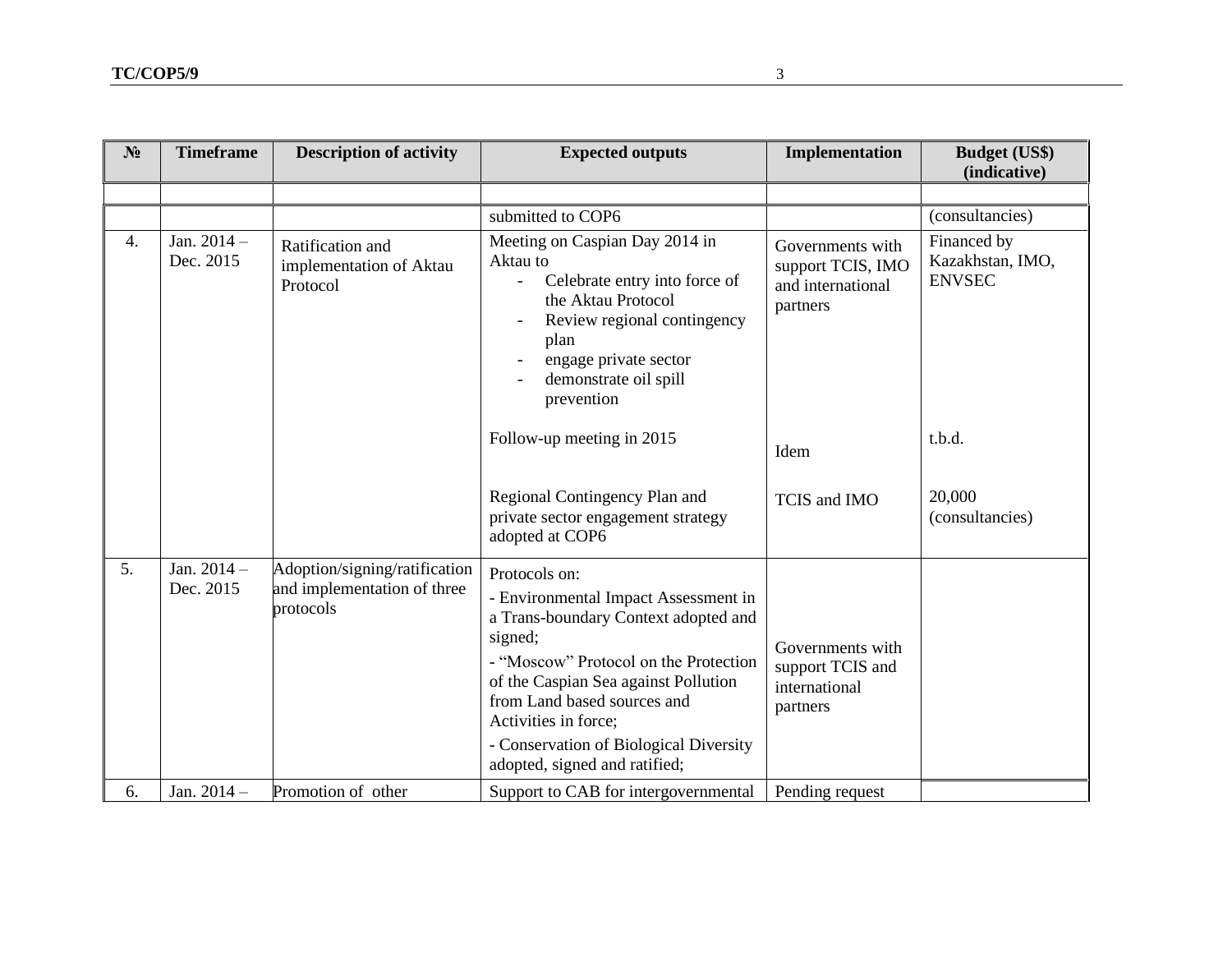| $N_2$ | <b>Timeframe</b>           | <b>Description of activity</b>                                                                      | <b>Expected outputs</b>                                                                                                                                     | Implementation                                                       | <b>Budget (US\$)</b><br>(indicative) |
|-------|----------------------------|-----------------------------------------------------------------------------------------------------|-------------------------------------------------------------------------------------------------------------------------------------------------------------|----------------------------------------------------------------------|--------------------------------------|
|       |                            |                                                                                                     |                                                                                                                                                             |                                                                      |                                      |
|       | Dec. 2014                  | intergovernmental<br>agreements and programs                                                        | agreement on fisheries provided<br>Meeting in 2014 for implementation<br>Regional Strategy and Action Plan<br><b>Ballast Water Management</b><br>Convention | Governments with<br>support IMO and<br><b>TCIS</b>                   | <b>IMO, TCIS</b><br>co-financed      |
| 7.    | Jan. $2013 -$<br>Dec. 2014 | Monitoring, reporting and<br>information exchange                                                   | Draft Protocol on Information<br>Exchange developed                                                                                                         | Governments with<br>support TCIS                                     | 20,000<br>(consultancies)            |
|       |                            |                                                                                                     | National reports and updated synthesis<br>report prepared/ submitted to COP6                                                                                | Governments and<br><b>TCIS</b>                                       | (see under point 3)                  |
|       |                            |                                                                                                     | EMP under implementation (two<br>meetings WG on Monitoring)                                                                                                 | WG on Monitoring<br>with support TCIS,<br>CaspCom a.o.               | 50,000                               |
|       |                            |                                                                                                     | State of the Caspian Environment<br>Report prepared                                                                                                         | TCIS with inputs<br>from Governments                                 | t.b.d.                               |
|       |                            |                                                                                                     | Web-based Caspian Environmental<br>Information Centre in operation                                                                                          | <b>Information</b> focal<br>points with support<br>of Grid Arendal.  | <b>BP</b> financed                   |
| 8.    | Jan. $2013 -$<br>Dec. 2014 | Promoting cooperation with<br>and support from GEF, EU<br>and the oil, gas and shipping<br>industry | GEF, EU and private sector support<br>for the implementation of the POW<br>secured                                                                          | Governments with<br>support of TCIS<br>and international<br>partners |                                      |
| 9.    | Jan. $2014 -$<br>Dec. 2015 | Outreach and stakeholder<br>involvement.                                                            | Public participation strategies under<br>implementation as part of NCAPs                                                                                    | Governments with<br>TCIS support                                     |                                      |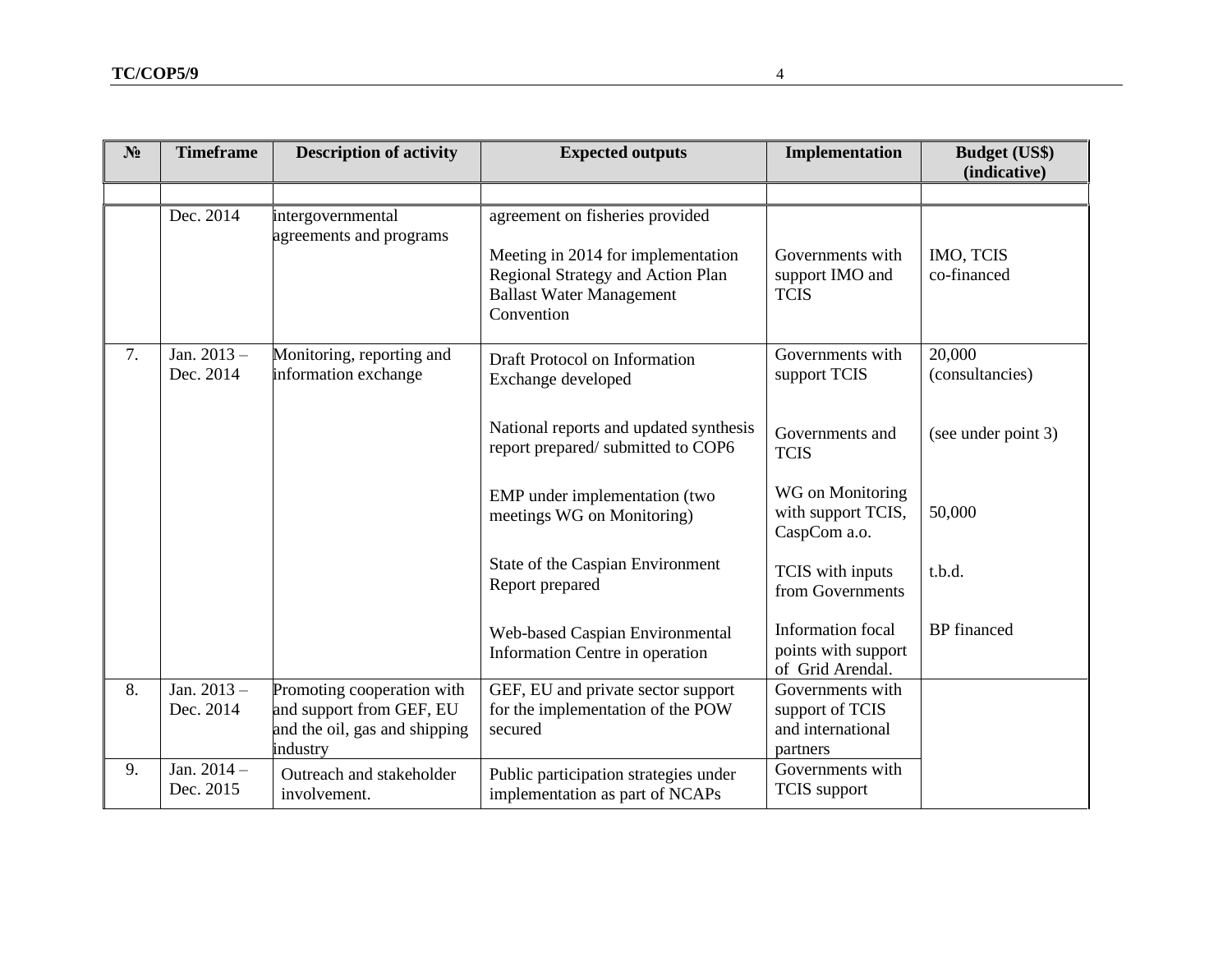| $N_2$ | <b>Timeframe</b> | <b>Description of activity</b>                         | <b>Expected outputs</b>                                                                                                                   | Implementation                   | <b>Budget (US\$)</b><br>(indicative)              |
|-------|------------------|--------------------------------------------------------|-------------------------------------------------------------------------------------------------------------------------------------------|----------------------------------|---------------------------------------------------|
|       |                  |                                                        |                                                                                                                                           |                                  |                                                   |
|       |                  |                                                        | Stakeholder networks and -<br>representation in Convention meetings<br>promoted                                                           | idem                             | 13,000<br>(consultancies)                         |
|       |                  |                                                        | Synthesis report on public<br>participation prepared and submitted<br>to COP6                                                             |                                  |                                                   |
|       |                  |                                                        | Caspian Day celebrations 2014 and<br>2015 in five Caspian countries                                                                       | idem                             | 50,000                                            |
| 10.   | 2014             | <b>Regional Preparatory</b><br>Meetings for COP5 and 6 | PrepCom in March 2014 to<br>conduct/finalize negotiations on<br>outstanding issues, review docs and<br>prepare decisions of COP5          | Governments with<br>support TCIS | $25,000 +$ contribution<br>Turkmenistan           |
|       |                  |                                                        | PrepComs in Dec 2014 and mid 2015<br>to conduct/finalize negotiations on<br>outstanding issues, review docs and<br>prepare decisions COP6 | Governments with<br>support TCIS | $50,000 + host$<br>count(y)(ies)<br>contributions |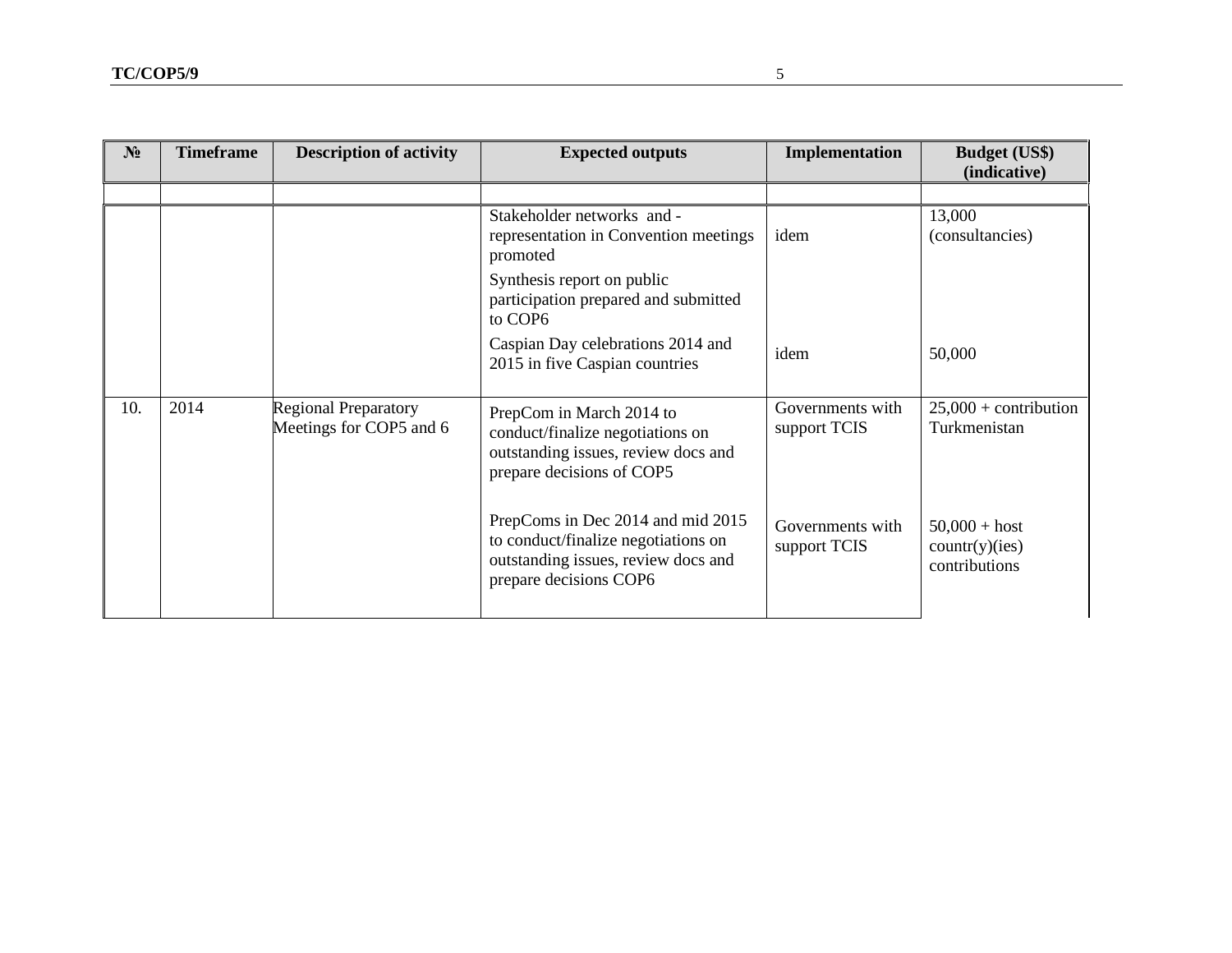| $N_2$        | <b>Timeframe</b>                   | <b>Description of activity</b>                    | <b>Expected outputs</b>                                                             | Implementation                          | <b>Budget (US\$)</b><br>(indicative)    |
|--------------|------------------------------------|---------------------------------------------------|-------------------------------------------------------------------------------------|-----------------------------------------|-----------------------------------------|
|              |                                    |                                                   |                                                                                     |                                         |                                         |
| 11.          | 28-30 May<br>2014,<br>Turkmenistan | Fifth Meeting of the<br>Conference of the Parties | Ministerial Statement and Decisions<br>One or two Protocol(s) adopted and<br>signed | Governments with<br><b>TCIS</b> support | $25,000 +$ contribution<br>Turkmenistan |
|              | Fall 2015,<br>Baku                 | Sixth Meeting of the<br>Conference of the Parties | <b>Ministerial Statement and Decisions</b><br>(Protocol adopted and signed)         | Governments with<br><b>TCIS</b> support | $25,000 +$ contribution<br>Azerbaijan   |
| <b>TOTAL</b> |                                    |                                                   |                                                                                     |                                         | 1,163.000                               |